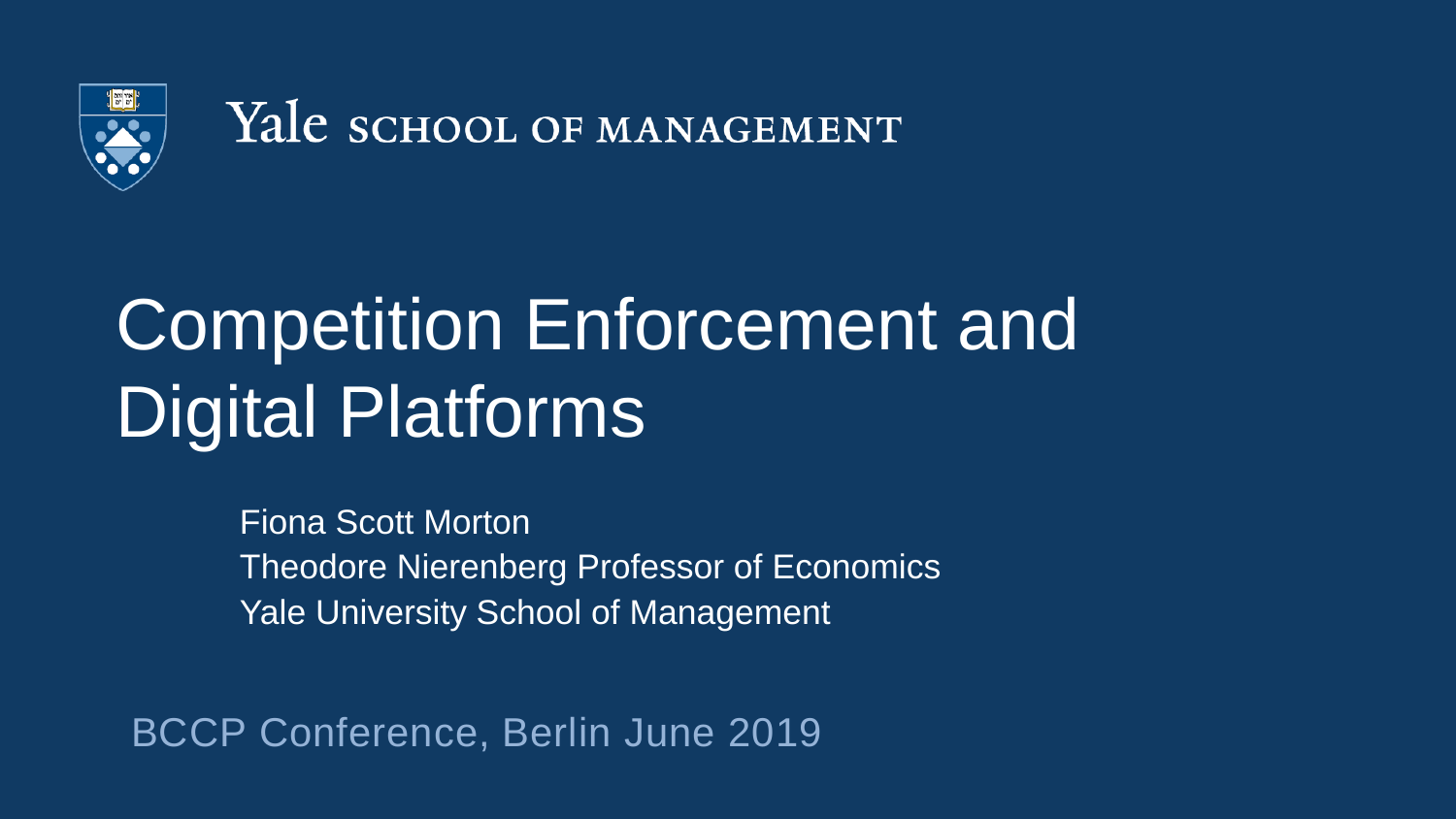#### Characteristics of Platforms

- Economies of Scale (low or zero MC)
- Economies of Scope (installed base)
- Increasing returns to data
- Network Externalities, so prone to "tipping"
- Often two-sided

⇒Large firms => concentrated market structure ⇒Competition *for* the market, rather than *in* the market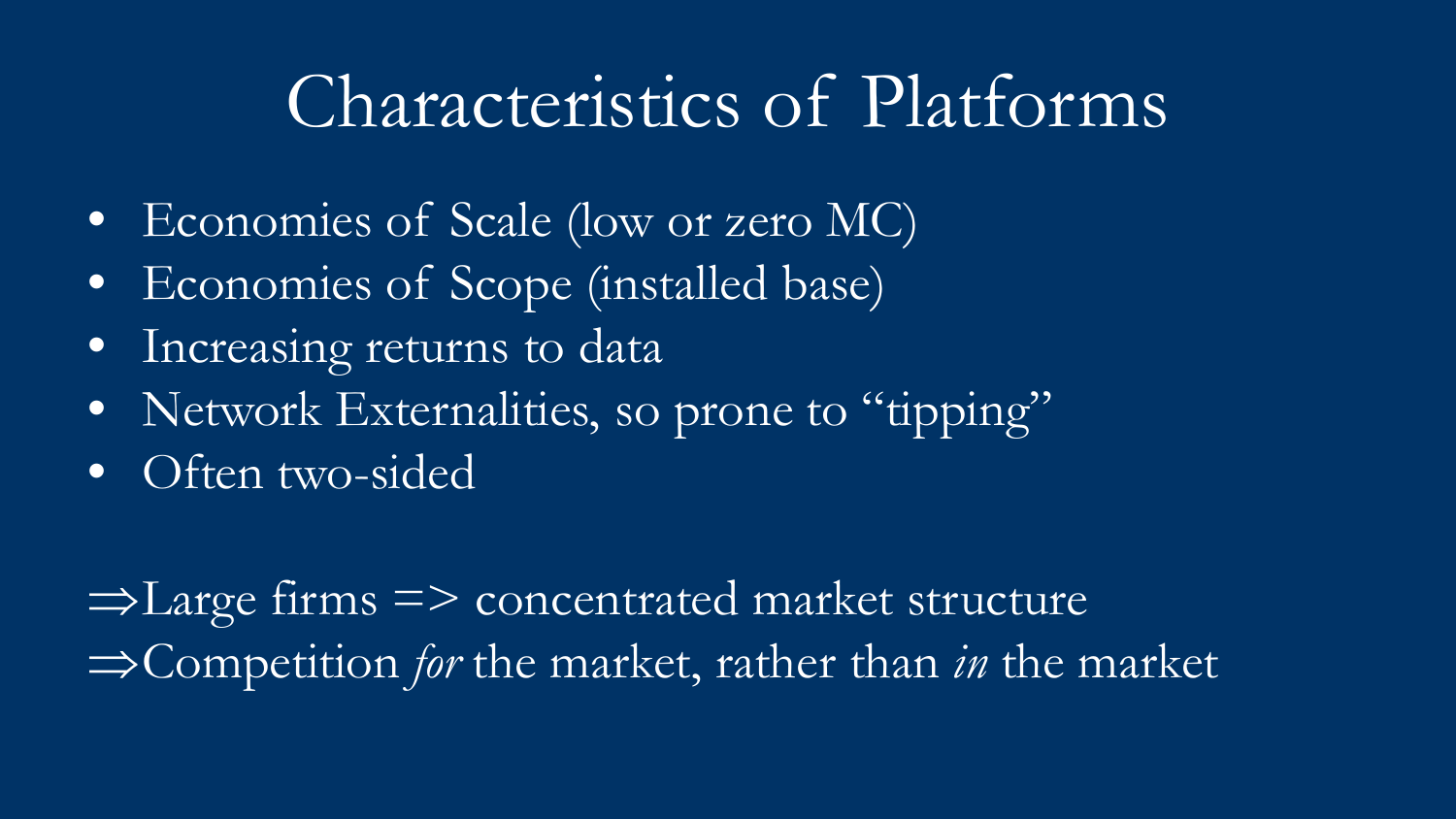#### Consumer behavior shapes market structure

- Scale, scope, data and network externalities And, biases demonstrated by behavioral economics
- Status quo or default bias
- Impatience or hyperbolic discounting So, consumers do not
	- Scroll down to see more search results
	- Multi-home
	- Change default settings, remove default apps
- => Makes entry much harder; consumers don't switch
- => Little entry, so high concentration persists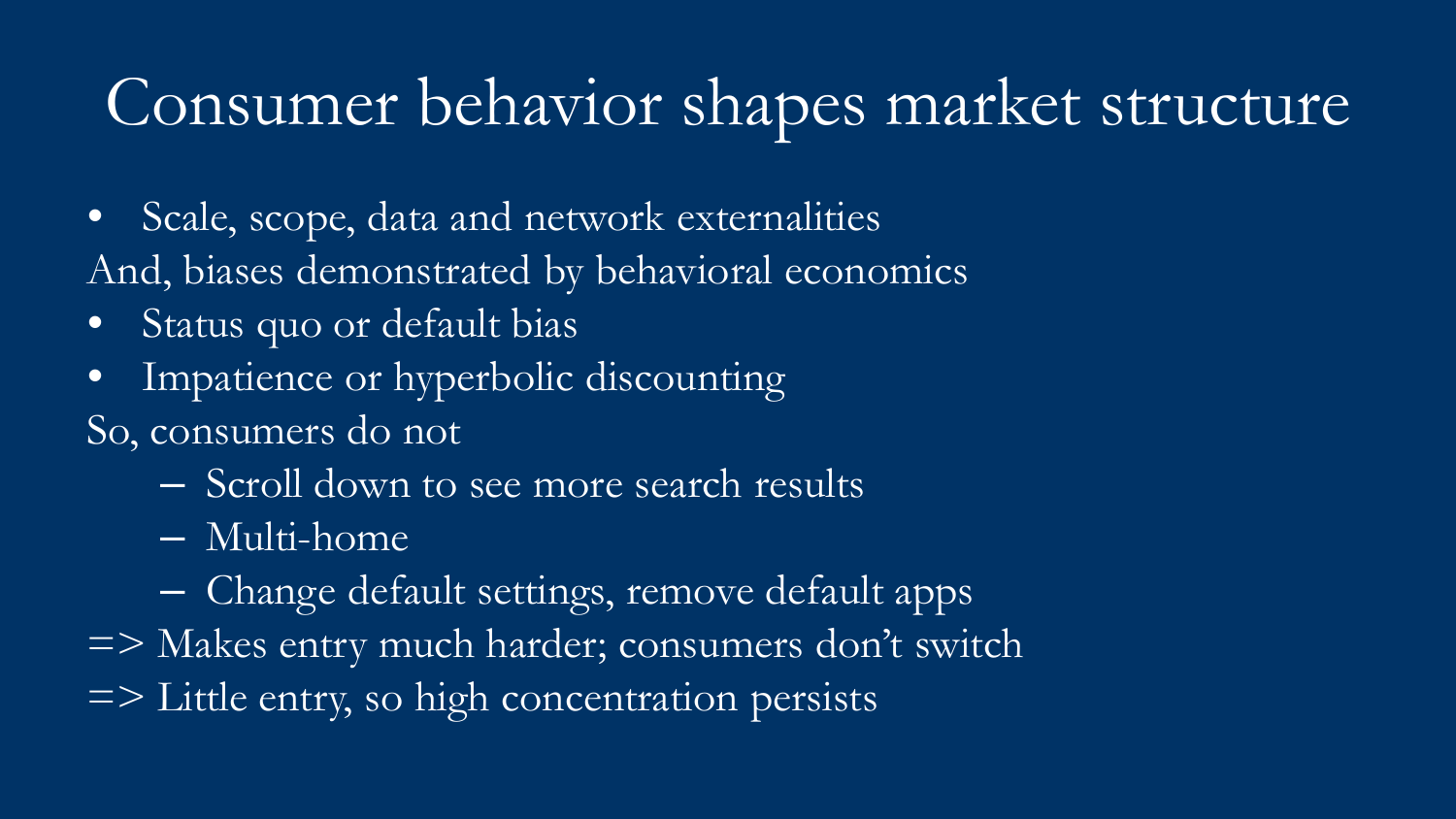# Entry is valuable

Entry increases competition

- whether the entrant is vertical or horizontal,
- successful, nascent, or potential,
- or another large platform in an adjacent space.
- Any kind of entrant provides choice, different features different quality; or the threat of those options spurs the incumbent
- ⇒lower prices, higher quality and more innovation
- ⇒Entry raises consumer welfare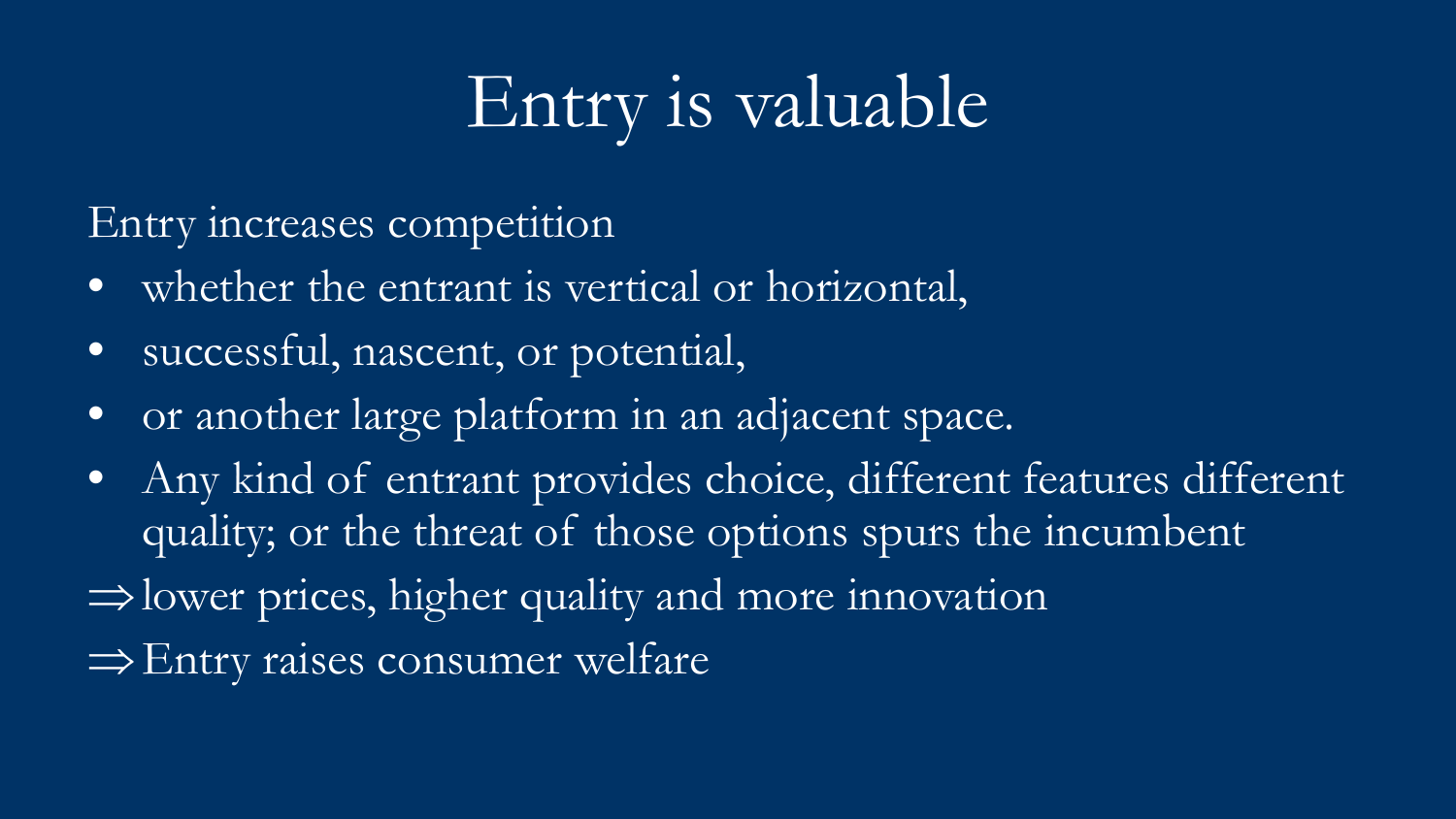### A word on "free"

- "Free" is not a special zone where economics or antitrust do not apply
- "Free" means the money price is set to zero, rather than \$2 or -\$2, and other, non-monetary, conditions could be required
- Competitive prices could be negative: the consumer's data is so valuable that the platform would pay money as well as free services to get it
- It could be that insufficient competition results in a platform marking up this negative competitive price to zero
- Today digital services are bartered by platforms in exchange for consumers' privacy and data
- In principle, both services and data have market prices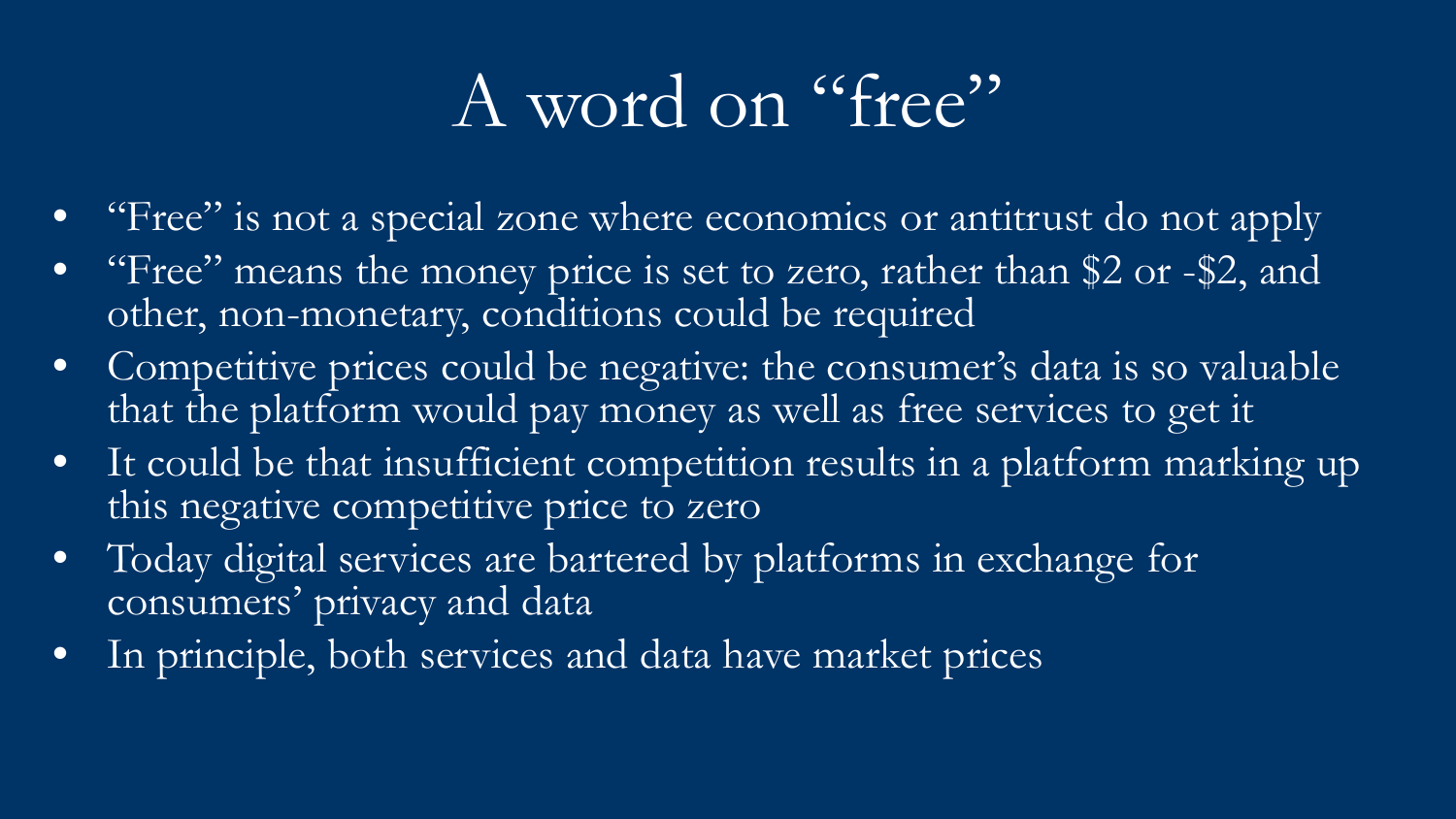### Harms from market power

- Prices:
	- Advertisers may pay markups for online ads
	- Consumers may pay markups for services
- Quality:
	- Digital businesses learn by using high-dimensional, large datasets to explore every nook and cranny of consumers' behavioral biases
	- A platform uses this learning to respond to user's data in real time and offer targeted sales (e.g. makeup to depressed teenagers).
	- Framing, nudges, and defaults can direct a consumer to the choice that is most profitable for the platform but represents low quality content for the consumer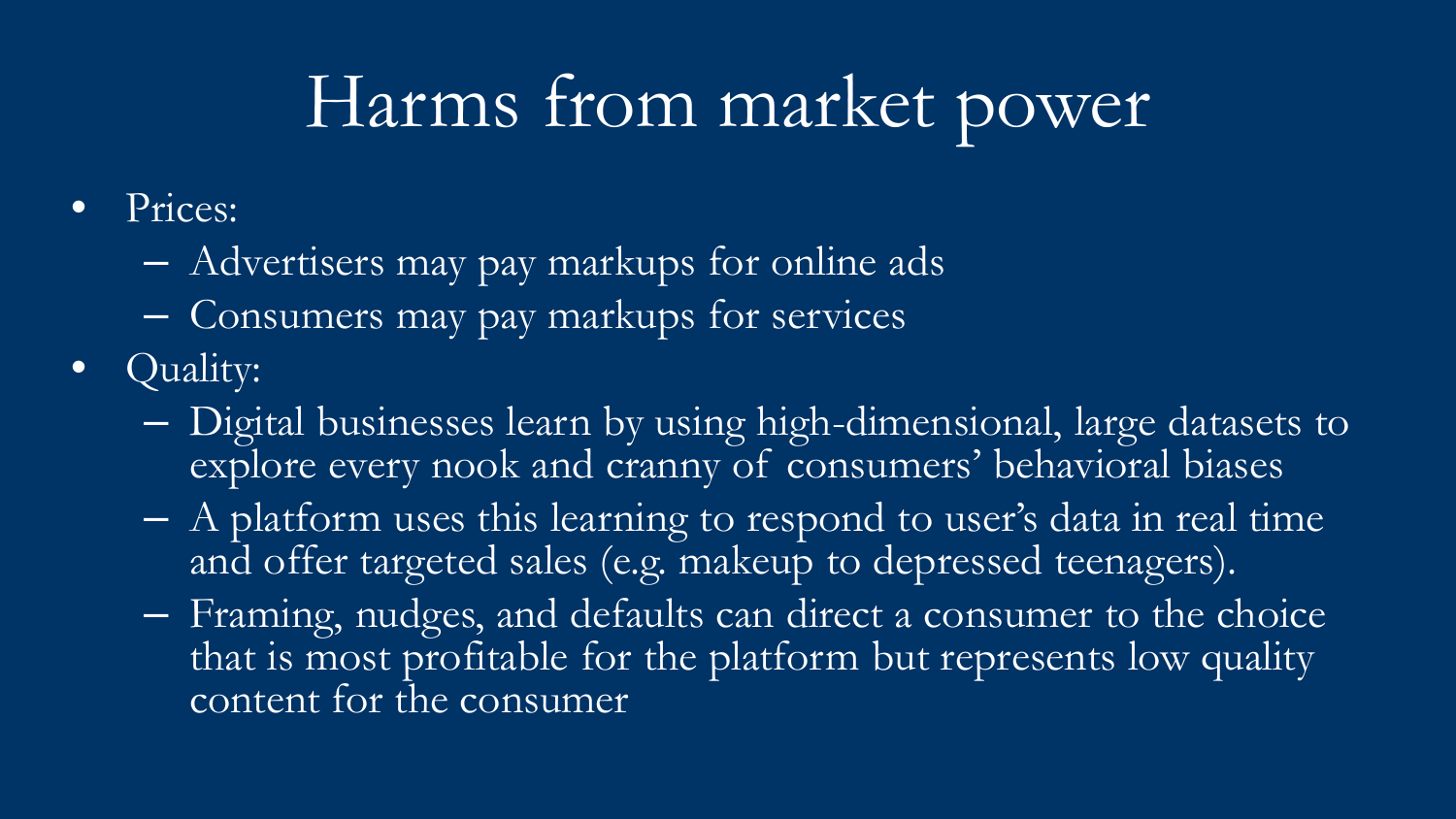#### Harm to innovation

- Insufficient competition and entry result in harms to investment and innovation
- Economic research that concludes that anticompetitive creation or maintenance of market power will cause a reduction in the pace of innovation
- The lessening or blocking of innovative entry is of particular concern given its value to consumers

=> Critical harms learned from past tech antitrust cases, IBM and Microsoft, was the harm from control of the direction of innovation by a powerful company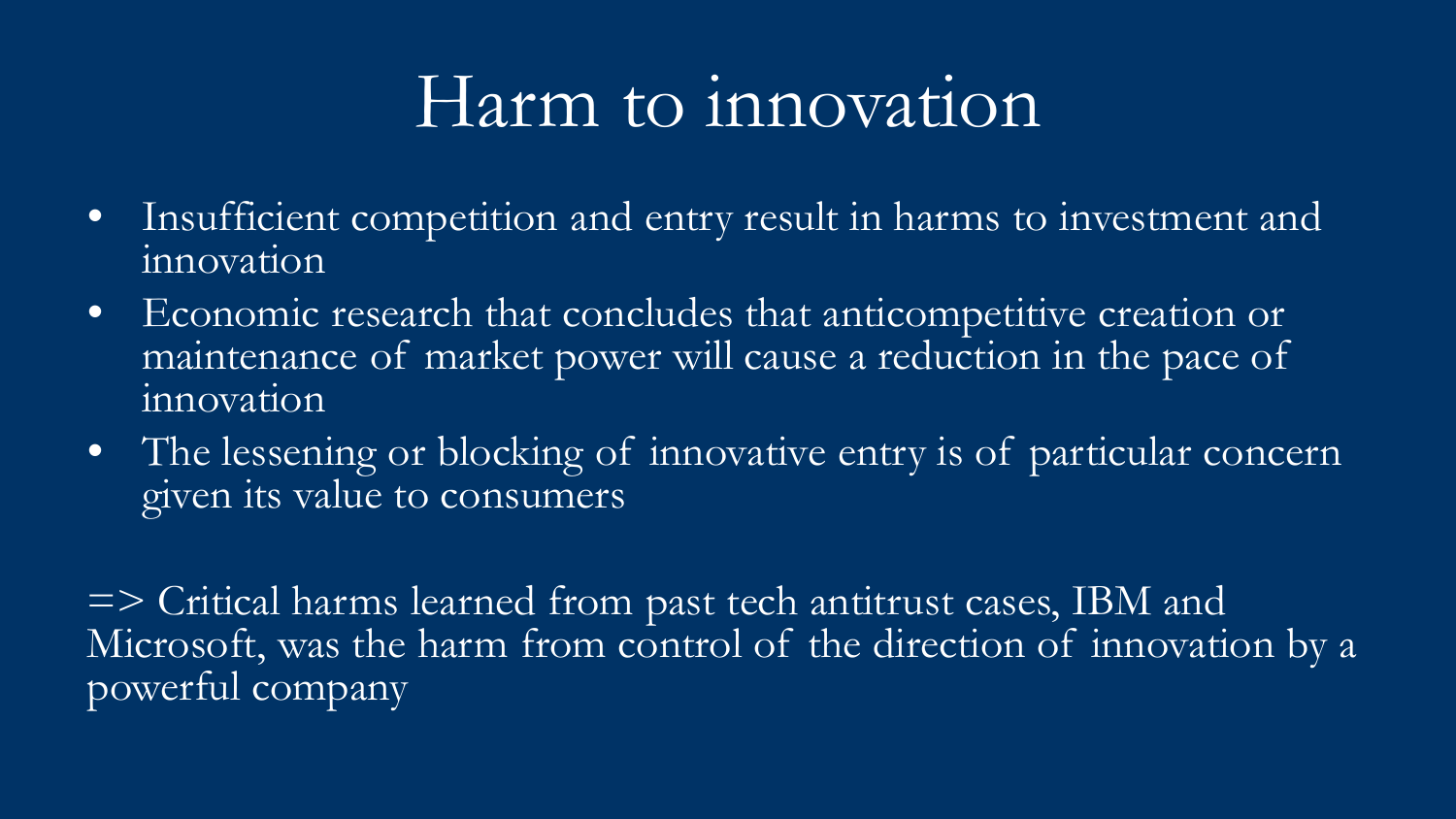# Lack of Entry

- If market structure is concentrated, competition comes from entry and overthrow of incumbent
- But we just noted that entry is difficult:
	- Entry barriers like network effects, scale
	- Entry barriers like myopic and inertial consumers
	- Anticompetitive conduct like exclusive contracts, bundling, technical rules
	- Acquisition of small entrants by incumbent platform that represent nascent or potential competition
- One of the most helpful policies a government can adopt: find a way to lower entry barriers, protect entrants, induce more entry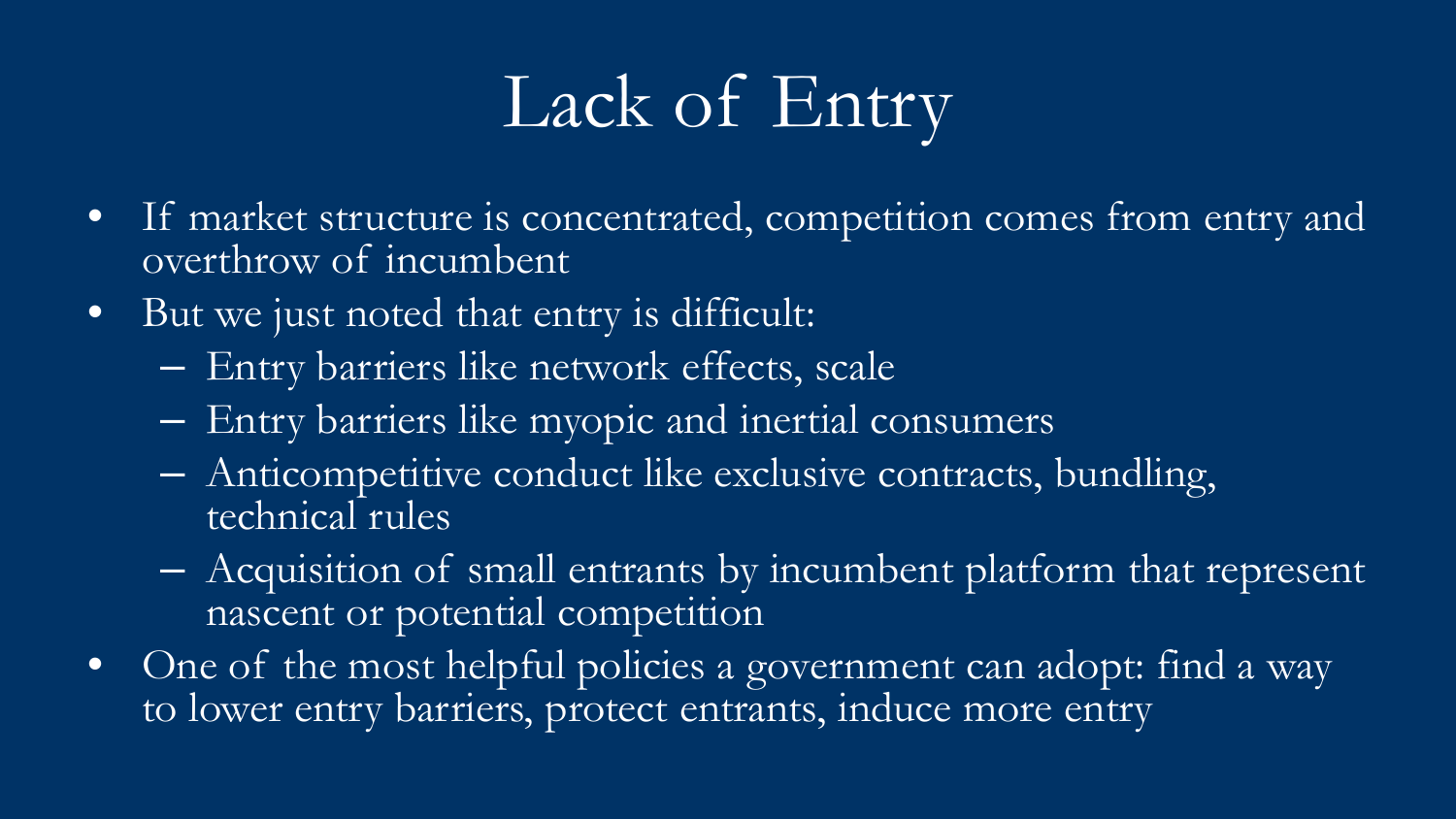#### Entrepreneurs and innovation

- A VC has little incentive to invest in an innovative startup that will implicitly or explicitly compete head-on with a tech giant
	- Will be excluded by platform (e.g. Vine)
	- Will be bought by platform (e.g. Instagram).
	- To the extent this is profitable, it also incentivizes duplication (e.g. pay for delay) which is inefficient
- Suppose exclusion by, and merger with, platform both become more difficult as competition enforcement improves
	- Harder to get bought by platform  $\rightarrow$  less profit and innovation
	- Easier to take share from platform  $\rightarrow$  more profit and innovation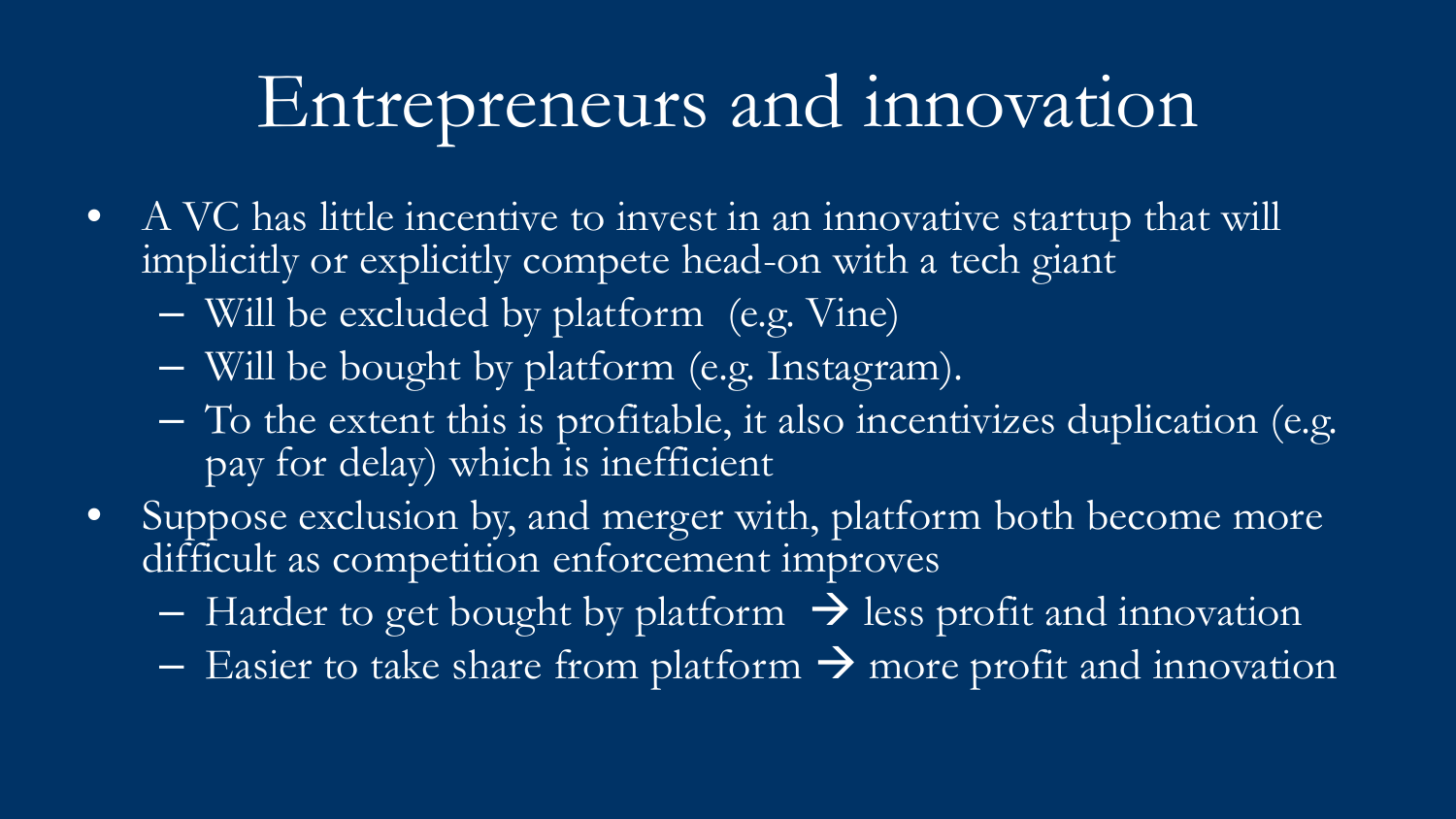## Disintermediation by complement

- If a platform's partner is able to directly access and serve the platform's customers, it might disintermediate or replace platform
- Platform will therefore position itself as a mandatory bottleneck between partners and customers
	- Platforms can supply key complements themselves
	- Platforms can steer customers to complements of most benefit to them
	- Platforms typically maintain control over the user relationship to prevent disintermediation
- This concern must be taken into account in merger analysis. Is a current complement a future threat to an existing platform? And is this the reason for the acquisition or conduct?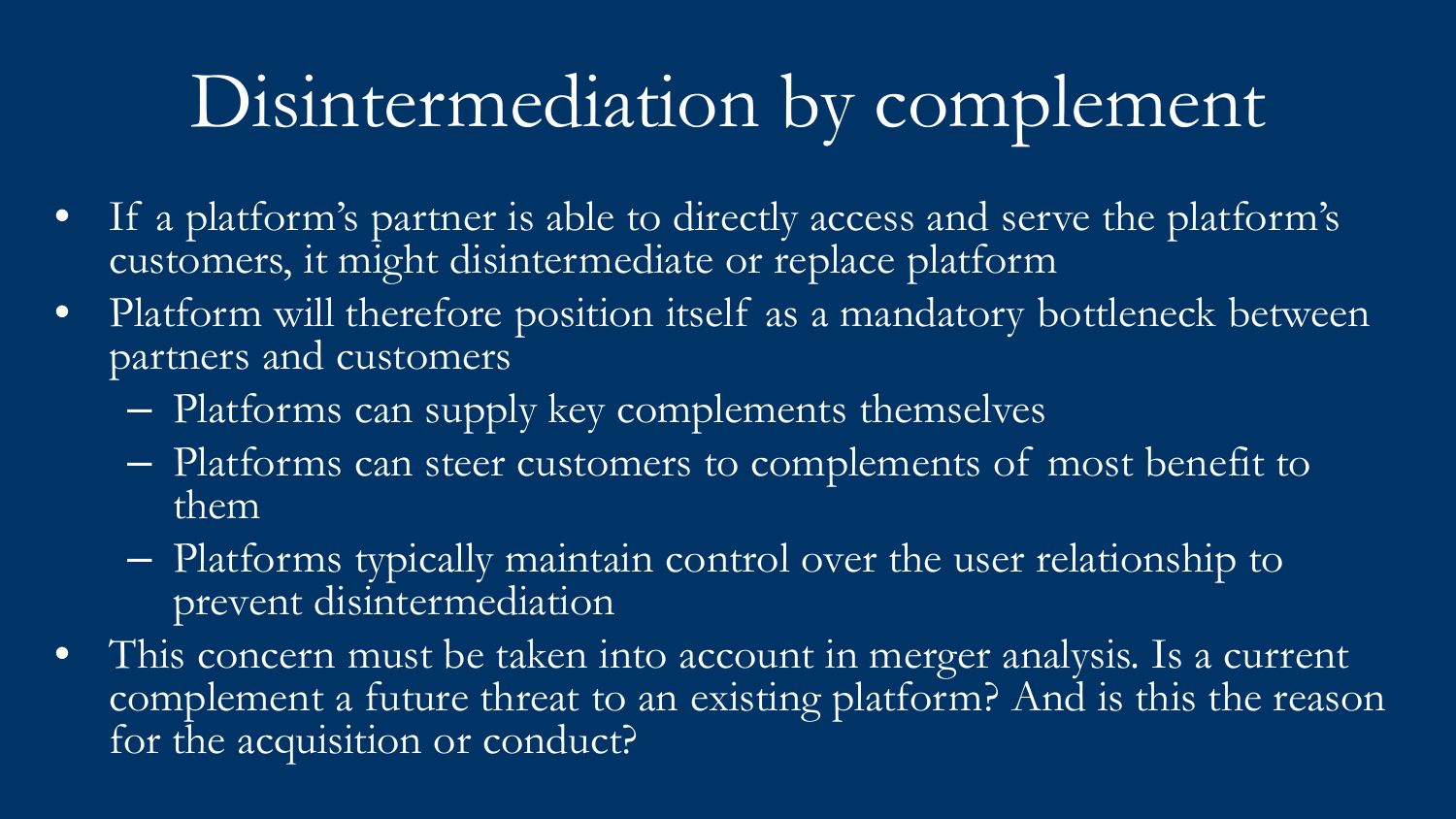# Specific antitrust tools needed for improved enforcement

- Acknowledgement of the role of behavioral biases in a) the creation of market power and b) their effect on the quality of content
- The measurement of quality in light of zero money prices and implications for quality-adjusted prices
- The critical impact of potential competitors and nascent competition on consumer welfare
- Sophisticated market definition: what are consumers substituting between, whether there is competition on the platform between complements or competition between platforms
- Analysis of the specific exclusionary conduct in question and its anticompetitive effects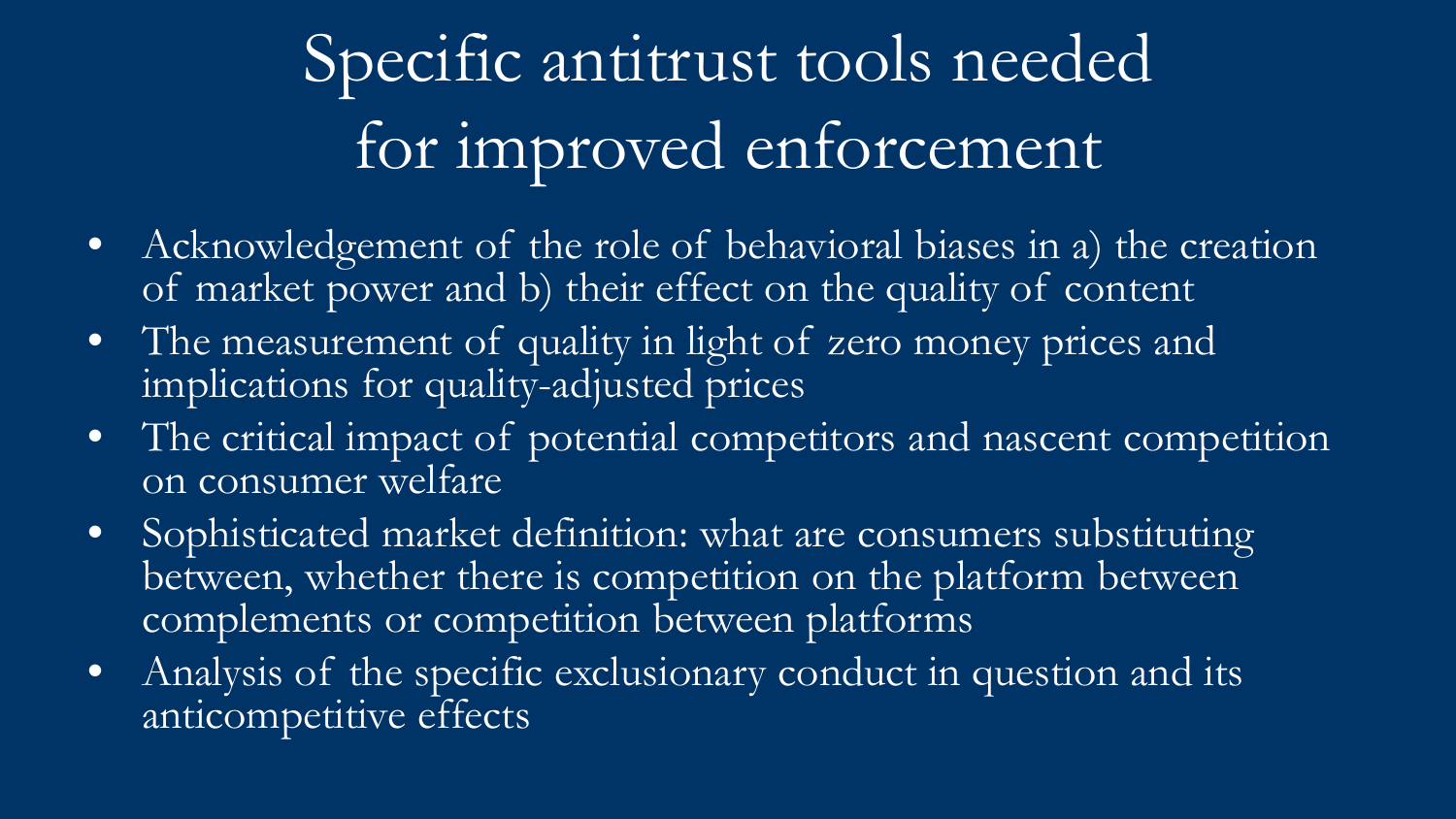# A regulator can establish general conditions conducive to competition

- Routinely collect data on digital transactions and interactions, and make public to the extent possible; policy makers and researchers can assess the performance of the sector.
- Create "light touch" behavioral nudges when they will make markets more competitive; make dimensions of competition more salient
- Facilitate open standards in such areas as micro-payments and digital identities
- Platform to Business regulation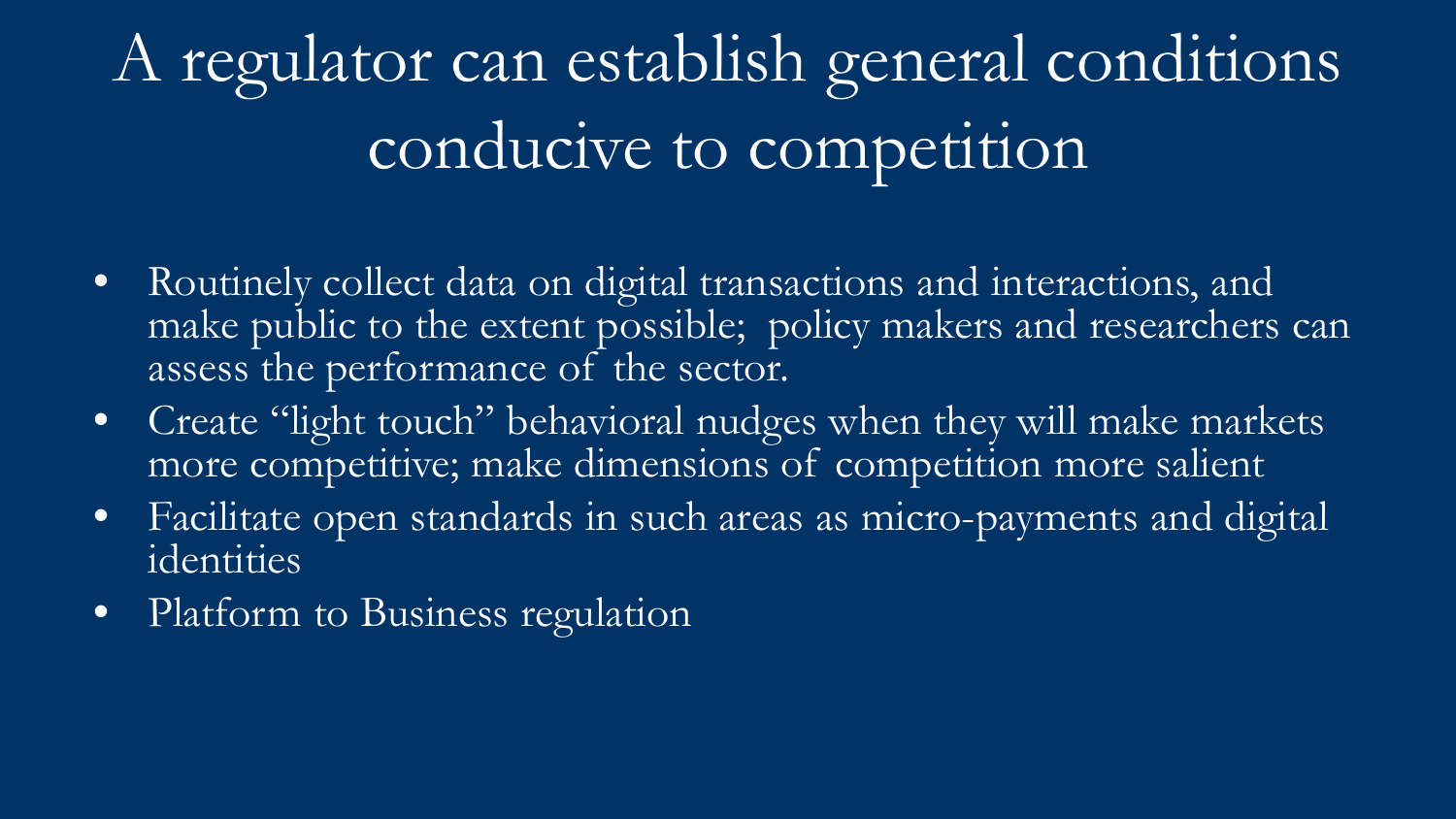### Remedies

- When violation of competition law, antitrust authority devises a remedy
- Structural remedies most desirable: e.g. divestiture
	- Calls everywhere for FB to divest Instagram and WhatsApp
- But it is KEY to choose a remedy that restores the lost competition
	- Not a fine, which does nothing to help market structure
	- Zuck is 'scrambling the eggs' so divesture will not be effective
	- Better option: mandatory interoperability of FB
- When restoring the lost competition involves a behavioral remedy, better for a regulator to oversee because tech evolves. True also for:
	- Data sharing, full protocol interoperability, non-discrimination requirements, unbundling content from a platform, etc